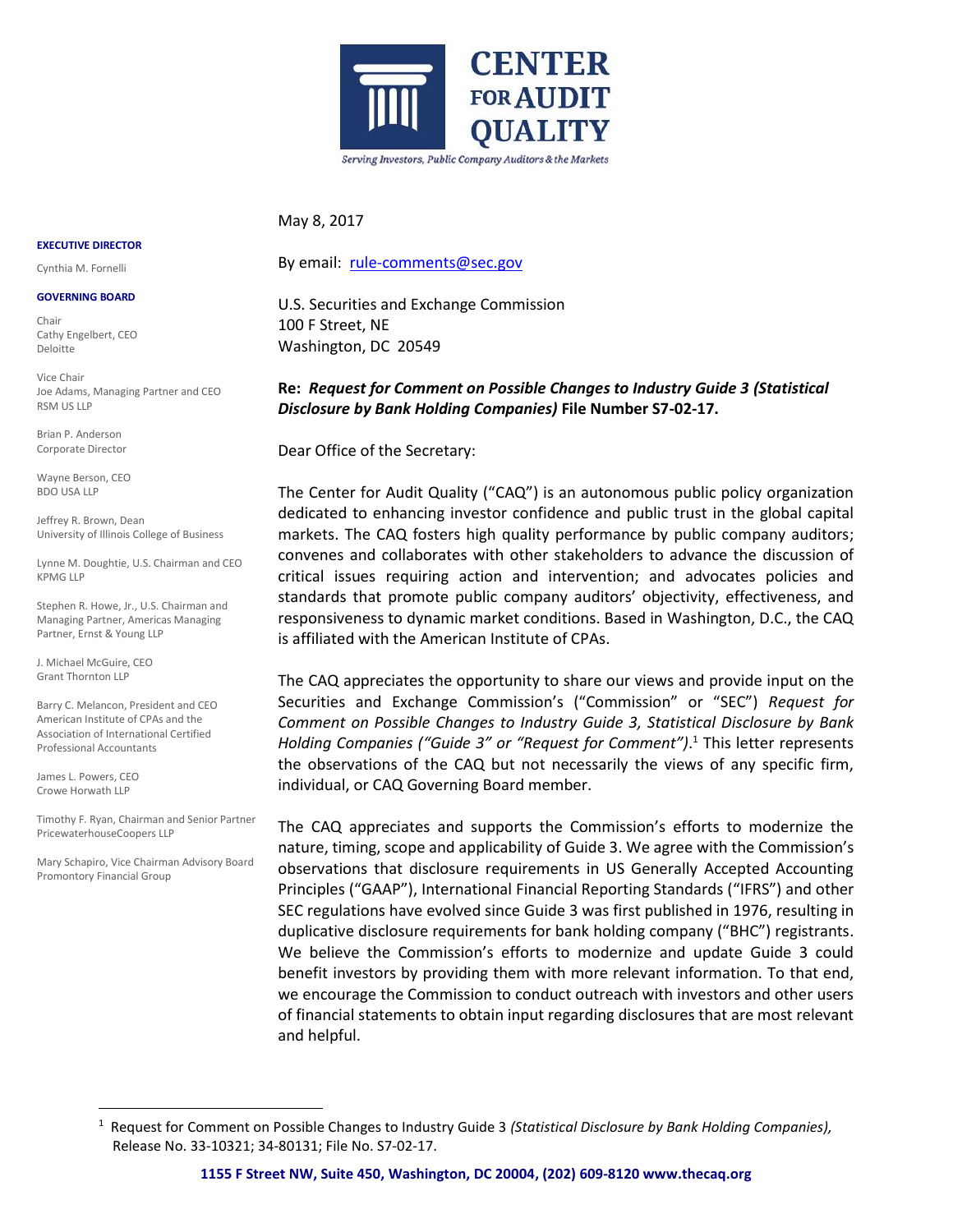Since auditors play an important role in enhancing the quality, rigor, and reliability of financial information disclosed in Commission filings, the profession has a strong interest in the success of the Commission's Disclosure Effectiveness Initiative. Additionally, we have a requirement under our professional standards to read the other information presented in a document with the financial statements and consider whether such information, or the manner of its presentation, is materially inconsistent with information, or the manner of its presentation, appearing in the financial statements.<sup>2</sup> Therefore, we provide our comments through the lens of the public company audit profession.

The body of this letter provides our overall observations regarding questions raised in the Request for Comment while Appendix A provides an analysis of disclosure requirements between Guide 3, GAAP and other existing SEC rules and regulations. Similar to Appendix A, Appendix B provides an analysis of disclosure requirements among IFRS and Guide 3. We have not addressed individual questions; rather, we have provided our observations organized into the following sections:

- I. Application, Scope and Framework of Guide 3
- II. Duplication of GAAP and SEC Rules and Regulations
- III. Disclosure Regarding Potential Effects of New Accounting Standards Issued but Not Yet Effective
- IV. Disclosures Not Redundant with Existing GAAP or New Accounting Standards
- V. Regulatory Matters and Related Disclosures
- VI. Foreign Private Issuers

Appendix A: Analysis of Disclosure Requirements Among Guide 3, Other SEC Guidance and GAAP Appendix B: Analysis of Disclosure Requirements Among Guide 3 and IFRS

## **I. Application, Scope and Framework of Guide 3**

## *Application and Scope*

 $\overline{a}$ 

Guide 3 was first published in 1976 and the disclosure requirements have not significantly changed since 1986. Since then, the financial services industry has experienced unprecedented credit cycles, product innovations, technological improvements and changes to regulatory requirements. During this same time period, GAAP, IFRS and SEC disclosures have also expanded while the requirements of Guide 3 disclosures have remained substantially the same.

Guide 3 was originally intended to apply only to BHCs. However, as indicated in Staff Accounting Bulletin ("SAB") Topic 11:K, *Application of Article 9 and Guide 3,* the Staff of the Division of Corporation Finance and the Office of the Chief Accountant (the "Staff") believe Guide 3 should be applied to any entity engaged in material lending and deposit activities. Expanding the applicability of the requirements of Guide 3 increases the amount of information required to be prepared and disclosed by non-BHC's, and could have an impact on compliance costs. Based on our experience as well as a review of comment letters issued by the Staff, the applicability of Guide 3 beyond BHCs is not always clear. Accordingly, we recommend that the Commission evaluate the criteria for determining the applicability of Guide 3 and provide clear direction regarding its scope, thereby enabling non-BHC registrants to evaluate its applicability.

We believe the scope of Guide 3 should be activity-based (specific as to the material operations of the entity such as lending and/or deposit activities) as opposed to industry or specific legal entity-based. This will allow Guide 3 to be adaptable for future changes to the financial services industry.

<sup>&</sup>lt;sup>2</sup> PCAOB Auditing Standard 2710 Other Information in Documents Containing Audited Financial Statements, paragraph 4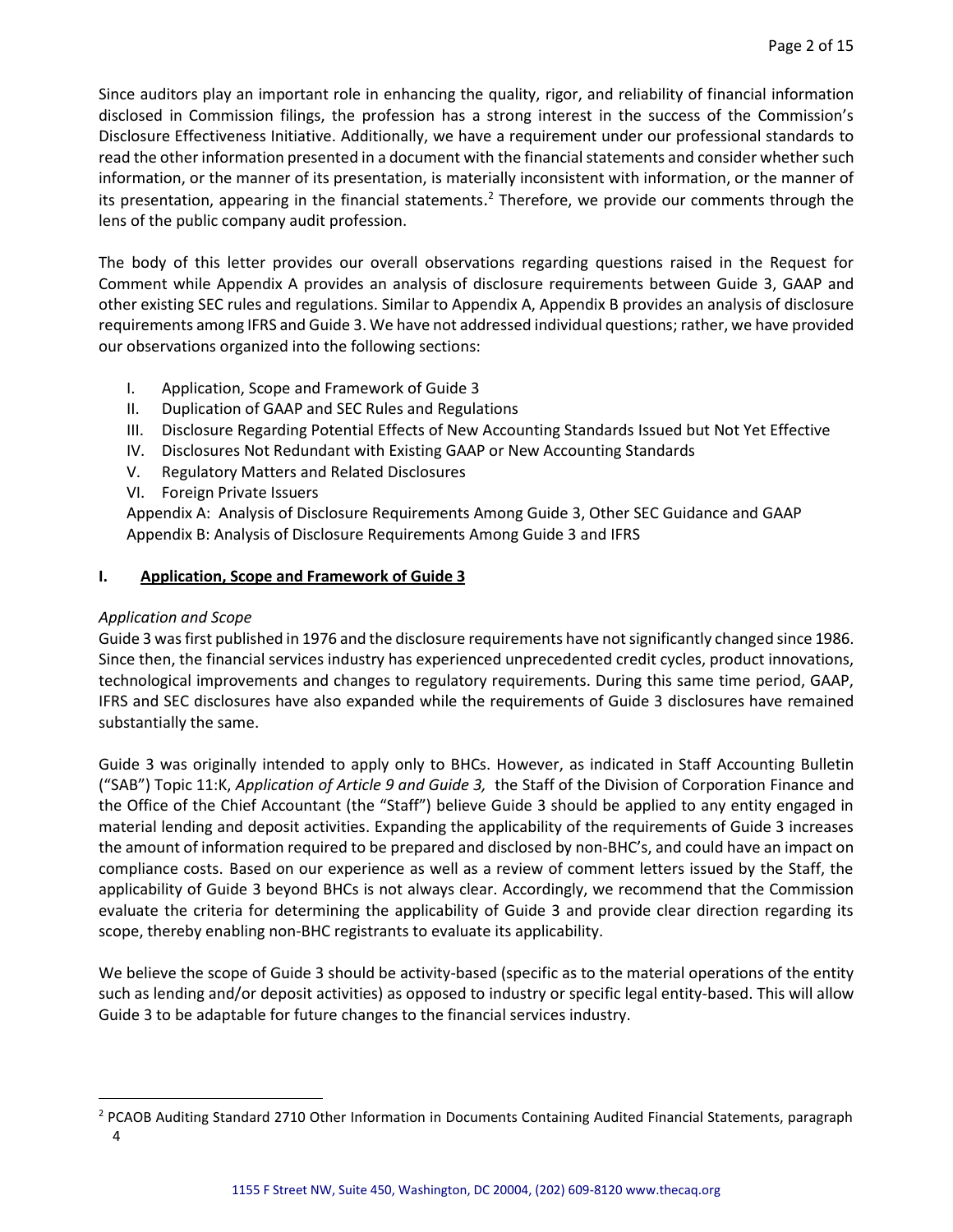# *Framework*

 $\overline{a}$ 

Guide 3 consists of a list of specific disclosure requirements. We believe investors and other users of Guide 3 disclosures would benefit from the establishment of a framework of well-defined objectives for Guide 3 to assist preparers in determining the information that will best benefit users in the most cost-efficient manner. Consistent with Item 303 of Regulation S-K, *Management's discussion and analysis of financial condition and results of operations,* ("MD&A"), we believe this framework should be principles-based, articulating clear and understandable disclosure objectives. We believe this type of framework provides flexibility to the preparer to provide relevant information while reducing repetitive disclosures. Conversely, we believe the use of prescriptive bright-line or monetary thresholds to trigger disclosures could result in disclosures that are not useful or meaningful.

Recently the Enhanced Disclosure Task Force (the "EDTF") of the Financial Stability Board surveyed certain global and domestic systemically-important institutions and conducted reviews of selected disclosures made by these institutions.<sup>3</sup> These activities included the active participation of investors, analysts and rating agencies who are users of the financial information and disclosures made by these institutions. We encourage the SEC to consider the recommendations of the EDTF along with feedback from investors as the SEC contemplates changes to Guide 3 and develops its framework.

We also note that Guide 3 instructions require up to 5 years of data for certain disclosures while financial statements and MD&A typically provide 3 years of income statement and 2 years of balance sheet data. As part of the engagement with investors and other usersto determine the objectives of Guide 3, we recommend that the Commission assess the relevancy of the time periods required for statistical information that go beyond the financial statement periods in analyzing trends in lending and credit cycles.

## **II. Duplication of GAAP and SEC Rules and Regulations**

Since Guide 3 was issued, numerous accounting standards have been adopted with respect to derivatives, investment securities, loans, allowance for loan losses and fair value measurements that have disclosure requirements that are duplicative of the various requirements of Guide 3. In response to the Request for Comment, Appendix A contains a detailed analysis of disclosures called for by Guide 3 and existing Commission rules and/or GAAP and highlights the substantial duplication that exists. We recommend the elimination of unnecessary duplication of disclosures. This elimination relates not only to the same disclosure, but includes situations in which the disclosures could be different but the objective of the disclosure is similar or the same. For example, if GAAP contains disclosure objectives and requirements on credit impairment, a duplicative objective or requirement would not be needed in Guide 3. As part of its lengthy and rigorous process to enact a new GAAP standard, including disclosure requirements, the Financial Accounting Standards Board ("FASB") solicits information from all key stakeholders, including preparers and investors regarding which disclosures are most beneficial and thus should be required. In considering changes to Guide 3, we recommend the SEC consider the FASB's efforts to identify those necessary disclosures, including those that were evaluated by the FASB but rejected during standard setting.

## **III. Disclosure Regarding Potential Effects of New Accounting Standards Issued but Not Yet Effective**

The Request for Comment solicited input regarding disclosures that will be required by GAAP standards that have been issued and will be adopted in the future (e.g., credit impairment, revenue recognition, leasing, classification and measurement, and others). Investors are in the best position to provide insight as to what disclosures required by these new standards they may find useful or meaningful. Similarly, registrants are best

<sup>&</sup>lt;sup>3</sup> EDTF 2015 Progress Report can be located at [http://www.fsb.org/wp-content/uploads/2015-Progress-Report-on-](http://www.fsb.org/wp-content/uploads/2015-Progress-Report-on-Implementation-of-the-EDTF-Principles-and-Recommendations.pdf)[Implementation-of-the-EDTF-Principles-and-Recommendations.pdf](http://www.fsb.org/wp-content/uploads/2015-Progress-Report-on-Implementation-of-the-EDTF-Principles-and-Recommendations.pdf)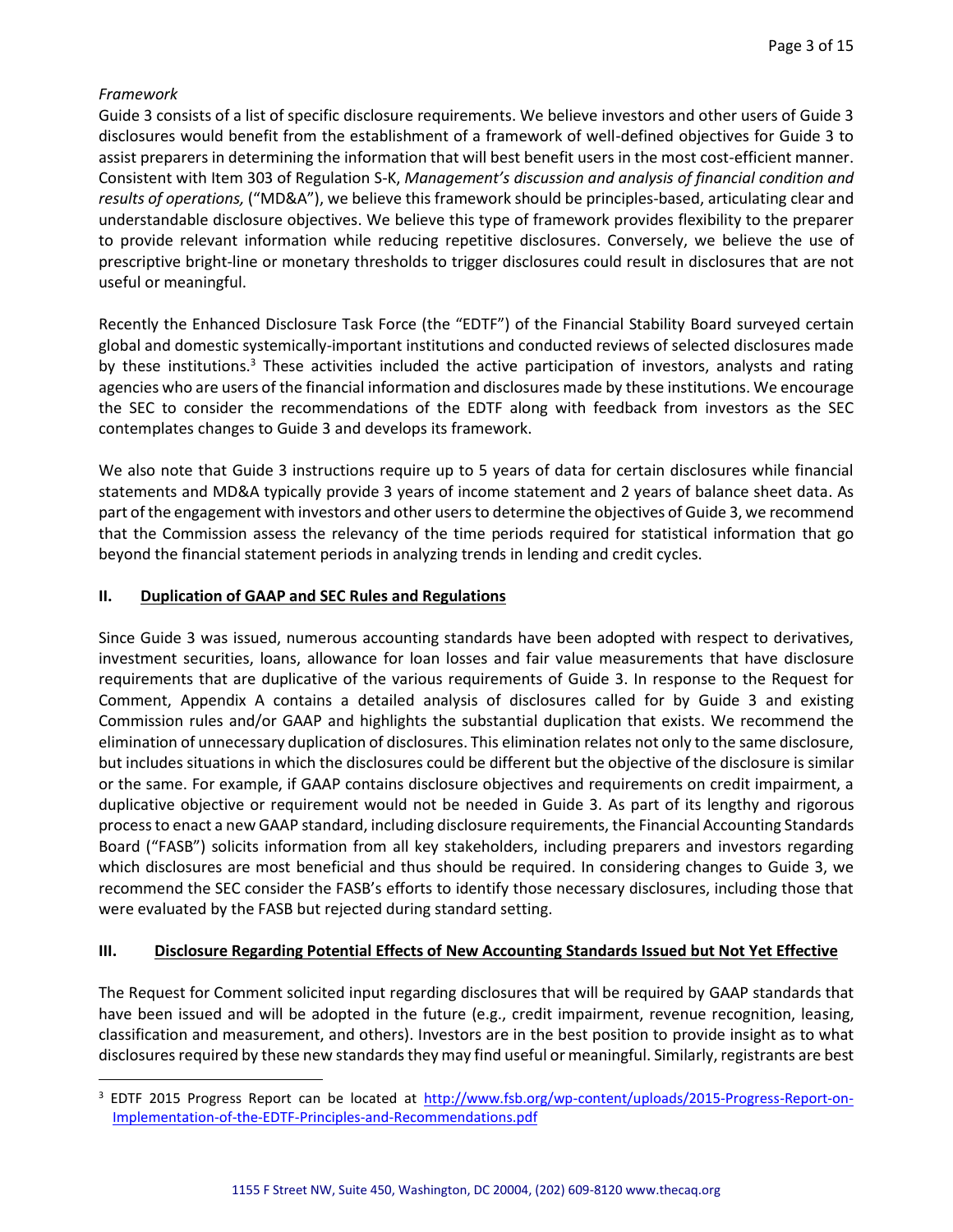situated to provide insight as to what challenges they may encounter when compiling additional information outside of these standards. However, we would encourage the SEC to consider the following:

- As stated above, the FASB conducted extensive deliberations regarding the disclosure requirements as part of its due process in developing these new standards. As such, we recommend the SEC evaluate FASB's new standards to avoid duplicative and/or incremental disclosure requirements.
- We recommend the SEC continue their ongoing dialog with the FASB's Transition Resource Groups ("TRG") regarding these new standards throughout the implementation process.

In addition, preparers need adequate time to adopt the standards and report under the new requirements before further determinations can be made regarding the usefulness and comparability of these disclosures. At a later time, the SEC, FASB and the preparer and investor communities can re-assess and determine whether additional disclosures would be useful to help ensure uniformity in how institutions disclose such information to enhance comparability and usefulness.

# **IV. Disclosures Not Redundant with Existing GAAP or New Accounting Standards**

As stated above, many requirements of Guide 3 have become redundant with existing GAAP. However, Guide 3 still contains disclosures that are not duplicative of GAAP and should only be eliminated if the Commission obtains feedback that particular disclosures are not useful or relevant. For example, the average balance sheet and average interest earning assets and liabilities disclosures provide investors more than a point in time view at the balance sheet date and can help investors identify potential adverse trends or sensitivities in income or funding.

Similarly, there are other Guide 3 requirements (such as disclosures of return on equity and assets or other ratios) that are not redundant with GAAP or Commission rules that may also be of value to investors and other users. The investor community may identify other disclosures that they find useful when analyzing the performance of a registrant with material lending and/or deposit operations. We recommend that the Commission conduct further outreach with investors and other users to obtain input regarding any future revisions of Guide 3. We would also encourage the SEC to consult with the FASB and other standard setters regarding the investor feedback they have received with respect to elements of Guide 3 that have not been codified to understand views that have already been obtained. In this regard, we recommend that the Commission consider holding a public roundtable with investors, standard setters and preparers as the SEC embarks on their process to revise Guide 3.

## **V. Regulatory Matters and Related Disclosures**

 $\overline{a}$ 

The financial crisis in the 2000s triggered a significant increase in the regulation and supervision of the financial services industry around the world. In the United States, the Dodd-Frank Act promulgated a series of regulations to increase the safety and soundness of the domestic financial markets. Prudential federal regulators have also put in place numerous requirements, including the preparation of financial stress tests that are designed to evaluate bank performance under a range of scenarios and the drafting of resolution plans. These activities are forward-looking quantitative and qualitative evaluations under a hypothetical (and possibly remote) set of economic conditions.

The Request for Comment solicited input on the manner in which information in the Consolidated Reports of Condition and Income ("Call Reports")<sup>4</sup> or other regulatory filings (stress tests, resolution plans and others)

<sup>&</sup>lt;sup>4</sup> The U.S. banking agencies require their regulated banking organizations to file publicly available Call Reports on a periodic basis.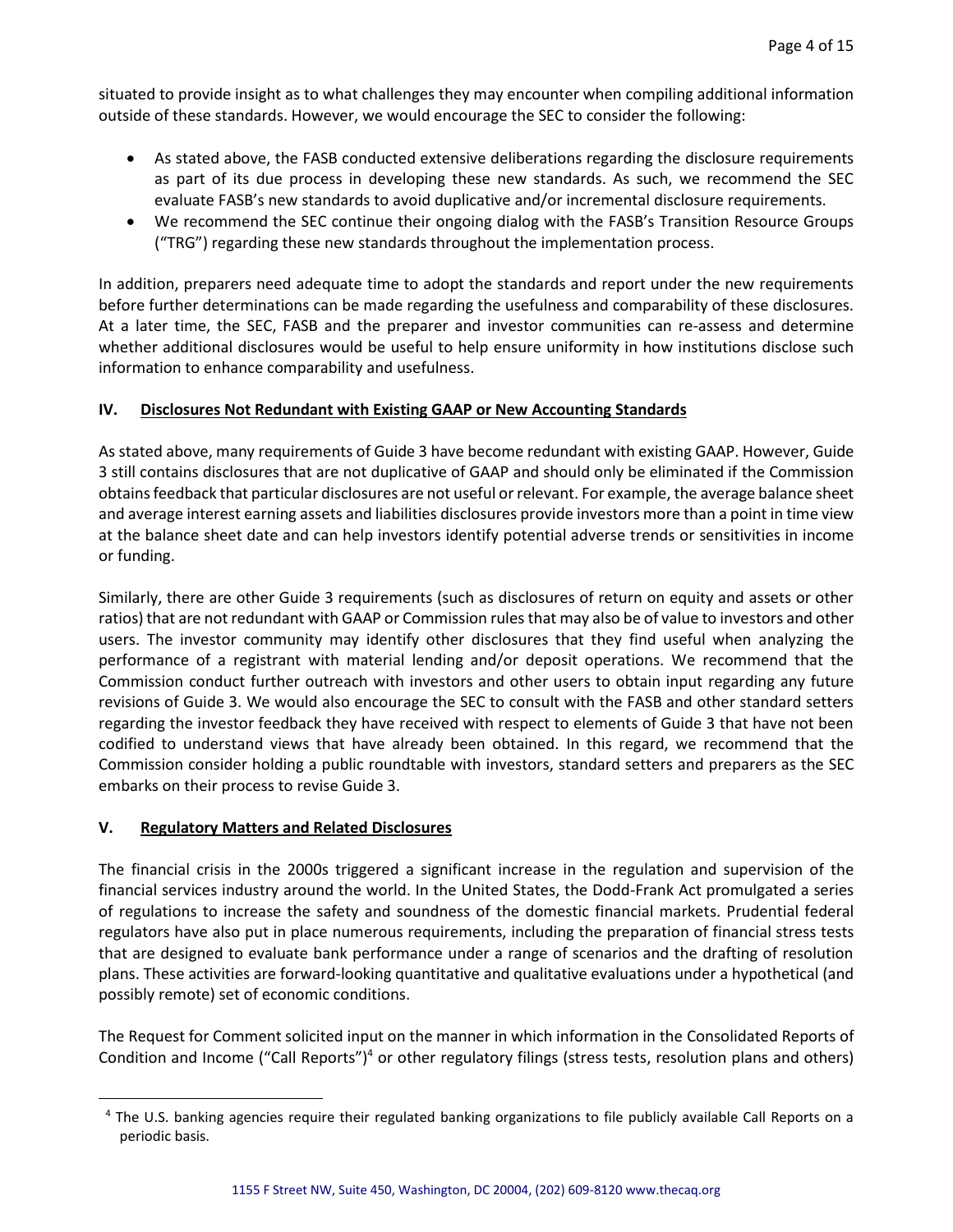should be reflected in Commission filings. It should be noted that Call Reports, stress tests and resolution plans are intended for a specific purpose – primarily monitoring the safety and soundness by prudential federal regulators of insured depository institutions. In contrast, SEC disclosures are intended primarily to provide investors with useful information that will enable them to make informed investment decisions.

SEC rules and regulations require that registrants prepare financial disclosures that provide data and narrative explanations that enhance a reader's understanding of the company's performance and risks. As a result, when analyzing the current and future requirements of Guide 3, the SEC should holistically consider the current information required by (1) GAAP with respect to financial statements, (2) MD&A and (3) quantitative and qualitative disclosures about market risk. Additionally, the SEC may wish to seek the feedback of other regulators to understand if there are current regulatory requirements that accomplish similar objectives of Guide 3. As such, financial institutions would have to determine the extent of time and effort necessary to design financial reporting processes and controls in consideration of those already in place, if any, in providing similar information to comply with existing regulatory requirements.

The Request for Comment also asked if disclosures outside of SEC filings could be incorporated into disclosure requirements. While we acknowledge the convenience of inserting a hyperlink or incorporating by reference regulatory filings, mandating such within Commission filings raises concerns that we believe warrant further consideration by registrants, the Public Company Accounting Oversight Board ("PCAOB"), prudential federal regulators, investors, auditors and others. These concerns include:

- Call Reports incorporated by reference or hyperlinked could require additional audit-related procedures as required by PCAOB Auditing Standard 2710, *Other Information in Documents Containing Audited Financial Statements*. Investors and other users may also make assumptions regarding the level of auditor involvement with the information incorporated by reference.
- Many BHC's have subsidiaries that are not required to provide separate regulatory filings which could lead to situations where a user would be unable to understand the relationship of the regulatory filing to the consolidated information within the financial statements. Requiring these types of disclosures could in effect create a subsidiary reporting requirement on BHCs that does not currently exist for non-BHC entities.
- A registrant, including a non-BHC, might be required to insert a hyperlink to a subsidiary banking institution that is immaterial to the registrant's total operations which could cause investor confusion.
- Creating hyperlinks to other regulatory filings could create confusion as to the intended purpose of the information. Since SEC filings are investor-focused and other regulatory filings are focused on safety and soundness investors and other users of the information could draw inappropriate conclusions.
- Foreign registrants required to hyperlink or incorporate by reference regulatory filings required in their home jurisdiction may not be beneficial for users here in the United States as some of these filings would not be prepared in English.

We believe that hyperlinks or incorporating by reference regulatory filings should not be encouraged or permitted. Registrants are disclosing information in their SEC filings that provide information with respect to their current financial performance, regulatory capital requirements and their views on the likelihood that their past performance may or may not be indicative of their future performance.

## **VI. Foreign Private Issuers**

As outlined above, we encourage the SEC to solicit input from investors regarding the scope of Guide 3 to include all registrants (foreign and domestic) with material lending and/or deposit operations. The feedback from the investor community is critical to assess and understand if they believe the current information being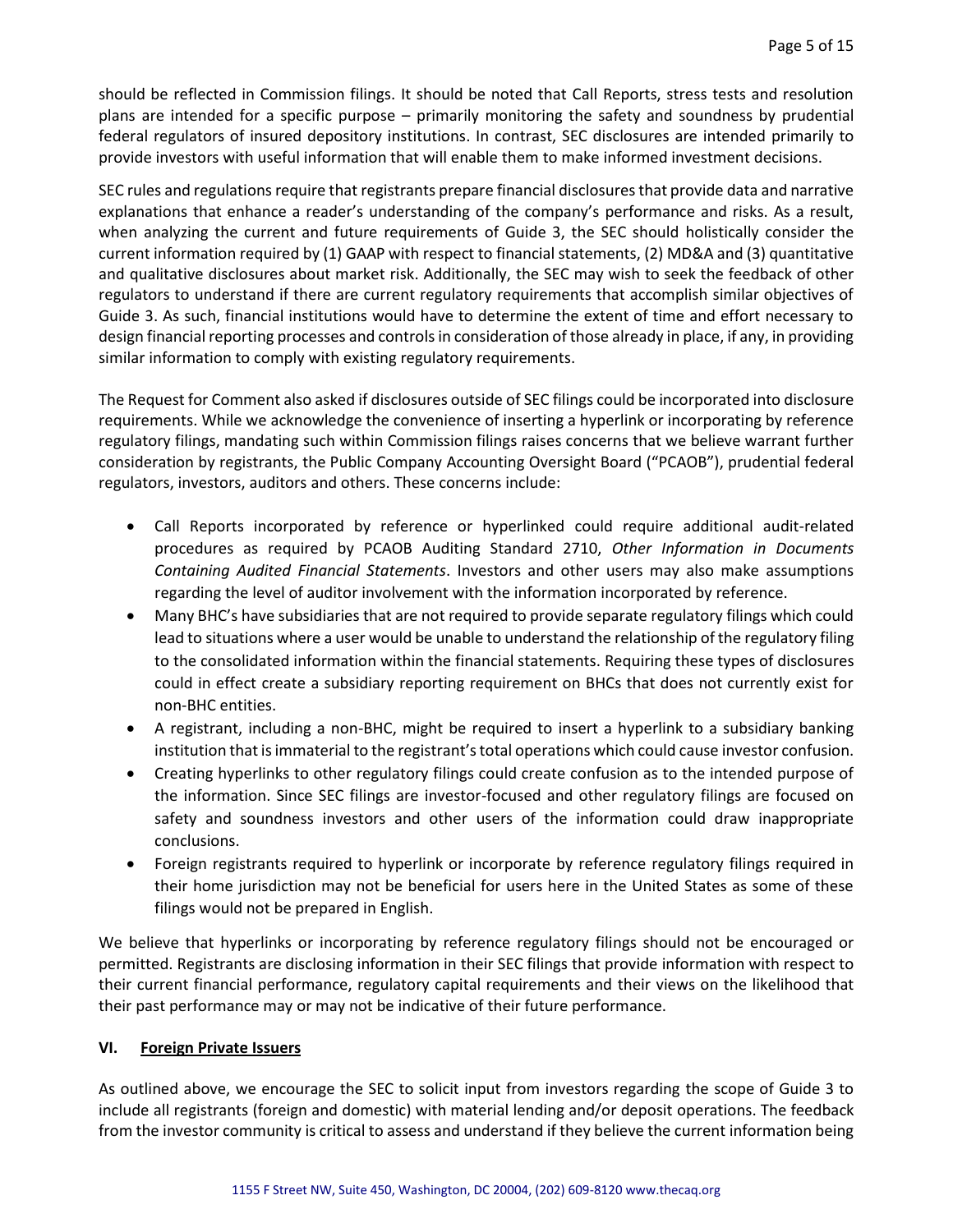provided by a Form 20-F filer should be expanded or contracted with any revisions to Guide 3. That said, we are supportive of eliminating any redundant disclosures between Guide 3 and existing and to-be-adopted IFRS. Appendix B highlights these redundancies by providing a tabular comparison of IFRS and Guide 3 disclosures.

Registrants who report under IFRS face particular challenges and associated incremental time and expense in presenting Guide 3 disclosures as some of the detailed instructions presume a GAAP presentation (e.g., nonaccrual loans and troubled debt restructuring ("TDR") concepts do not exist under IFRS). For IFRS reporting companies, we support permitting Guide 3 disclosures to align with financial statement preparation and presentation under IFRS. For example, loan modifications could be reported consistent with IFRS concepts as opposed to TDR guidance contained within GAAP. Inclusion of both IFRS modification and GAAP TDR disclosures could be duplicative and could be confusing for financial statement users. As a result, we would encourage the Commission to continue to study the issue further and conduct outreach specific to investors on how they analyze and make investment decisions with respect to foreign and domestic registrants who report using different accounting frameworks.

Before concluding that a specific provision(s) of Guide 3 should be retained for a foreign private issuer that is redundant under GAAP, the Commission should evaluate the totality of the disclosures provided by a registrant that files under IFRS to determine if the incremental disclosure is necessary.

\* \* \*

We appreciate the opportunity to comment on the questions raised in the Request for Comment. As the Staff and Commission gather feedback from preparers, users and other interested parties, we would be pleased to discuss our comments or answer any questions that the Staff or Commissioners may have regarding the views expressed in this letter.

Sincerely,

Contrian formelli

Cynthia M. Fornelli Executive Director Center for Audit Quality

cc:

#### **SEC**

Jay Clayton, Chairman Michael S. Piwowar, Commissioner Kara M. Stein, Commissioner Shelley Parratt, Acting Director, Division of Corporation Finance Mark Kronforst, Chief Accountant, Division of Corporation Finance Wesley R. Bricker, Chief Accountant Marc Panucci, Deputy Chief Accountant Sagar S. Teotia, Deputy Chief Accountant

#### **PCAOB**

James R. Doty, Chairman Lewis H. Ferguson, Board Member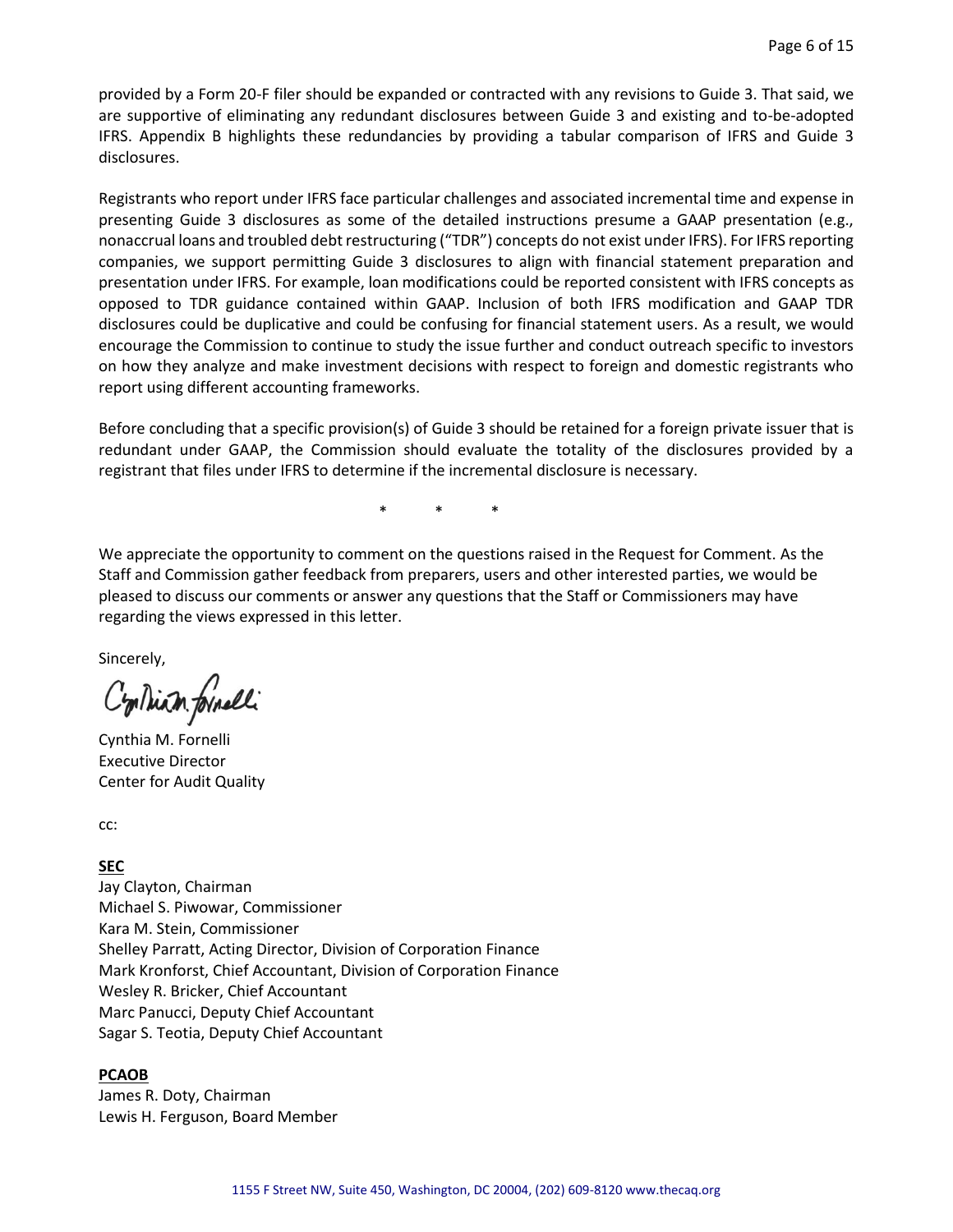Jeanette M. Franzel, Board Member Steven B. Harris, Board Member Martin F. Baumann, Chief Auditor and Director of Professional Standards

### **FASB**

Russell G. Golden, Chair James L. Kroeker, Vice Chair Christine Ann Botosan, Board Member Harold L. Monk, Jr., Board Member R. Harold Schroeder, Board Member Marc A. Siegel, Board Member Lawrence W. Smith, Board Member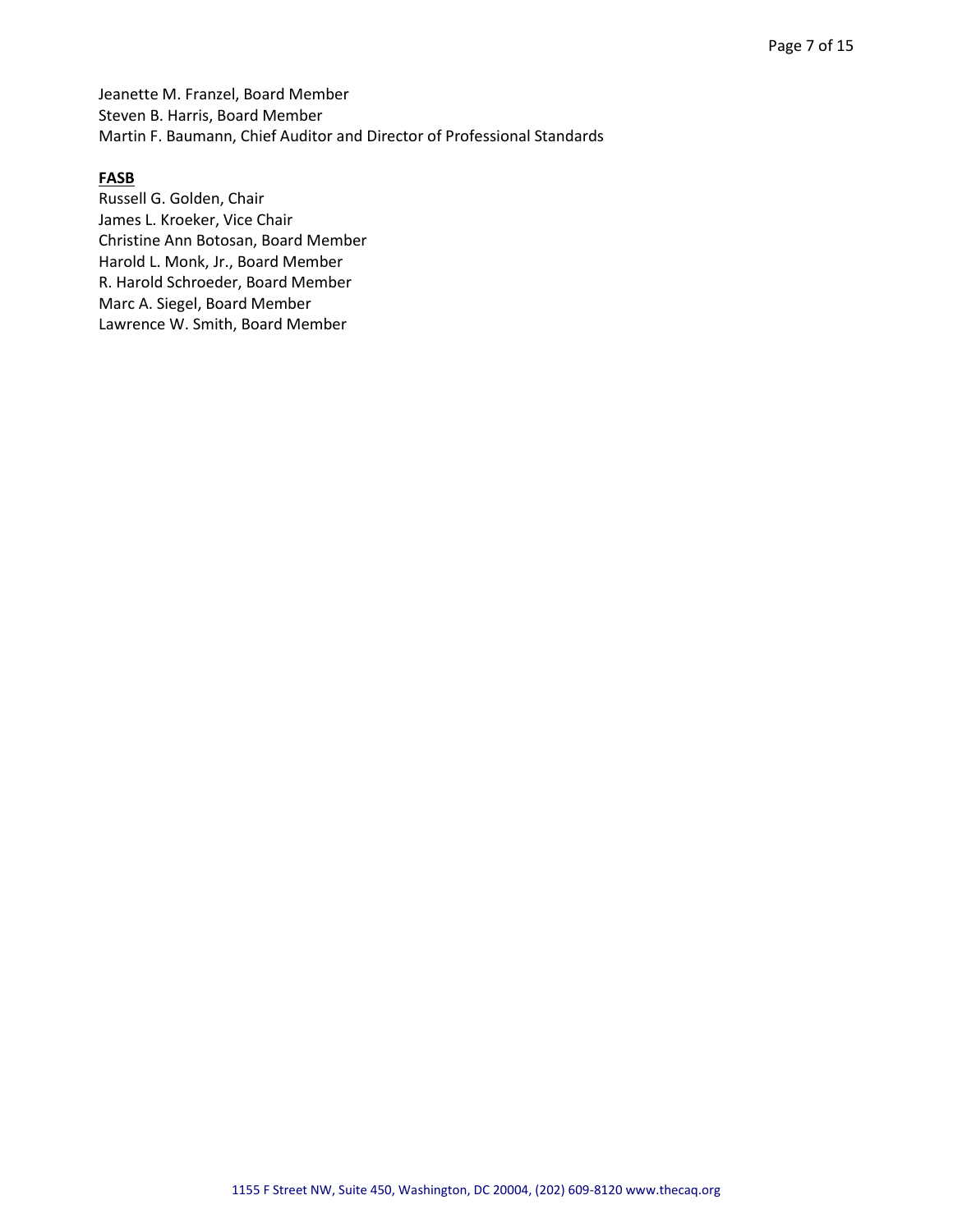| Guide 3                                                                                                                                                     | <b>Existing GAAP</b>                                                                                                                                                                                                                              | <b>Other SEC Guidance</b>                                                                                                                                                       | Issued but not yet<br>effective GAAP                                      | <b>Observations</b>                                                                                                                                                                                                                                                                                                              |  |
|-------------------------------------------------------------------------------------------------------------------------------------------------------------|---------------------------------------------------------------------------------------------------------------------------------------------------------------------------------------------------------------------------------------------------|---------------------------------------------------------------------------------------------------------------------------------------------------------------------------------|---------------------------------------------------------------------------|----------------------------------------------------------------------------------------------------------------------------------------------------------------------------------------------------------------------------------------------------------------------------------------------------------------------------------|--|
| <b>General Instructions</b>                                                                                                                                 |                                                                                                                                                                                                                                                   |                                                                                                                                                                                 |                                                                           |                                                                                                                                                                                                                                                                                                                                  |  |
| 3. (a) and (b) Reported<br>Period - Present three to<br>five years of data for<br>specific items<br>3. (c) Present two years if<br>below certain thresholds | Not required                                                                                                                                                                                                                                      | S-X 3-01 and 3-02 require 3<br>years of income and 2 years of<br>balance sheet.<br>Specific presentation rules exist<br>for emerging growth and<br>smaller reporting companies. | Not required                                                              | Existing SEC requirements for emerging growth<br>and smaller reporting companies differs from<br>Guide 3 requirements.                                                                                                                                                                                                           |  |
| 3. (d) Present Guide 3<br>disclosures for interim<br>periods to keep<br>information from being<br>misleading                                                | GAAP disclosure requirements for<br>investment securities, loans and<br>credit losses are similar to the annual<br>requirements noted below.<br>ASC 270-10-50 also suggests<br>disclosure of significant events<br>impacting the interim results. | S-X 10-01 requires disclosure so GAAP disclosure<br>as to make the interim financial<br>statements presented not<br>misleading.                                                 | requirements are similar<br>to the annual<br>requirements noted<br>below. | Guide 3 requirements are redundant with<br>Article 10 and GAAP.                                                                                                                                                                                                                                                                  |  |
|                                                                                                                                                             | . Distribution of Assets, Liabilities and Stockholders' Equity; Interest Rates and Interest Differential                                                                                                                                          |                                                                                                                                                                                 |                                                                           |                                                                                                                                                                                                                                                                                                                                  |  |
| A. Average balance<br>sheets                                                                                                                                | Not required                                                                                                                                                                                                                                      | Not required                                                                                                                                                                    | Not required                                                              | Unique disclosures required by Guide 3                                                                                                                                                                                                                                                                                           |  |
| B. Average earning assets<br>and liabilities, interest<br>earned and paid, and<br>average rate                                                              | Not required                                                                                                                                                                                                                                      | Not required                                                                                                                                                                    | Not required                                                              | Unique disclosures required by Guide 3                                                                                                                                                                                                                                                                                           |  |
| C. Dollar change and<br>rate/volume change in<br>interest earning assets<br>and liabilities                                                                 | Not required                                                                                                                                                                                                                                      | Not required                                                                                                                                                                    | Not required                                                              | Unique disclosures required by Guide 3                                                                                                                                                                                                                                                                                           |  |
| II. Investment Portfolio                                                                                                                                    |                                                                                                                                                                                                                                                   |                                                                                                                                                                                 |                                                                           |                                                                                                                                                                                                                                                                                                                                  |  |
| A. Book value of<br>investments by category                                                                                                                 | ASC 320-10-50 - Requires disclosing<br>amortized cost and fair value of AFS<br>and HTM                                                                                                                                                            | $S-X$ 9-03.4 and 9-03.6 – Require No change from existing<br>disclosing the carrying value<br>and market value of securities<br>by specified category                           | guidance                                                                  | Guide 3 requirements are redundant with<br>Article 9 and GAAP. S-X requires similar<br>disclosures to those required by GAAP.<br>Guide 3 is different from the requirement in<br>existing GAAP in that GAAP requires disclosure<br>of amortized cost and fair value as opposed to<br>Guide 3 requirement to disclose book value. |  |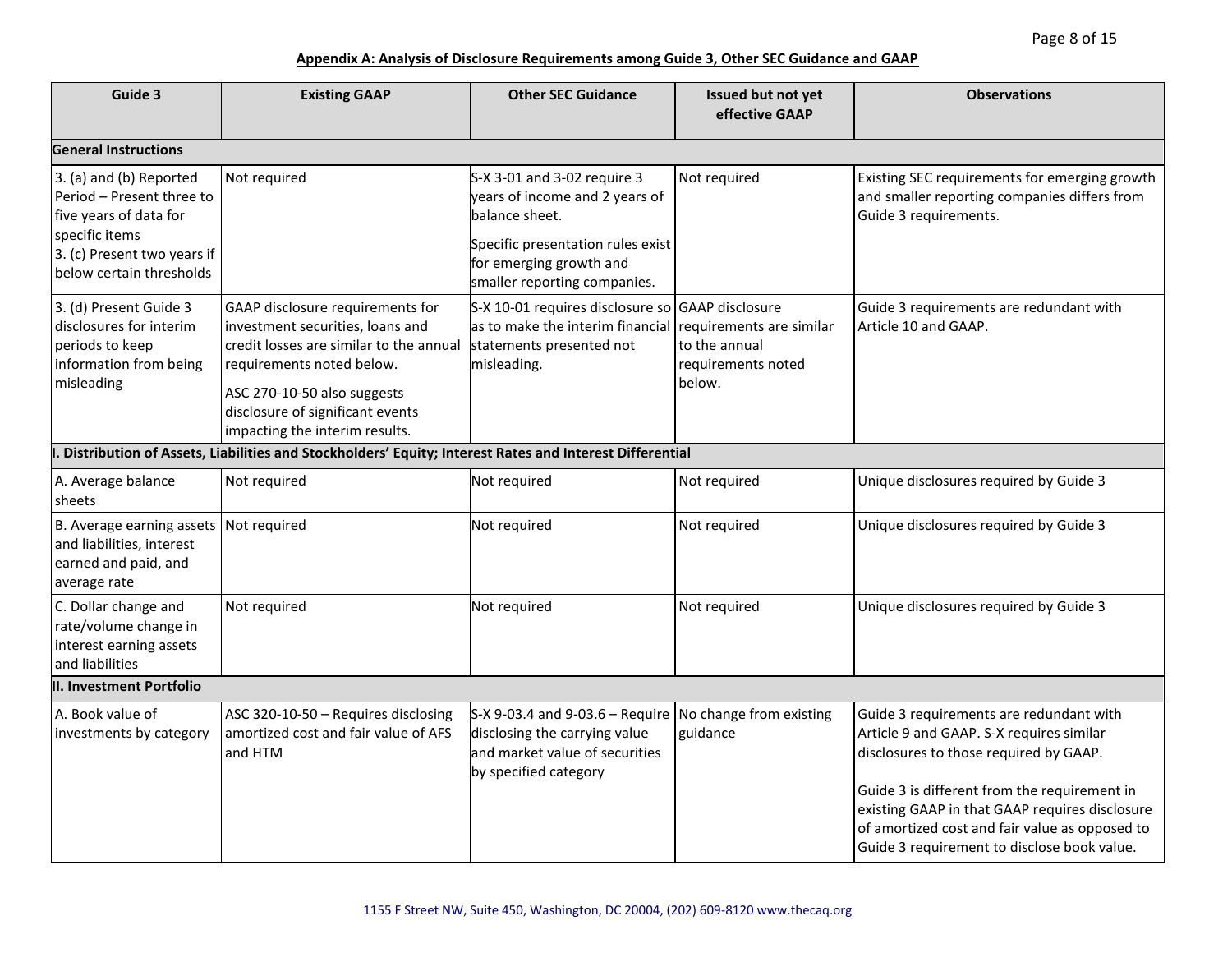| Guide 3                                                                                                                                                                        | <b>Existing GAAP</b>                                                                                                                                                                                                                                                             | <b>Other SEC Guidance</b>                                                                                             | Issued but not yet<br>effective GAAP                                                                                                                                                                                            | <b>Observations</b>                                                                                                                                                        |
|--------------------------------------------------------------------------------------------------------------------------------------------------------------------------------|----------------------------------------------------------------------------------------------------------------------------------------------------------------------------------------------------------------------------------------------------------------------------------|-----------------------------------------------------------------------------------------------------------------------|---------------------------------------------------------------------------------------------------------------------------------------------------------------------------------------------------------------------------------|----------------------------------------------------------------------------------------------------------------------------------------------------------------------------|
| B. Range of maturities<br>and weighted average<br>yields                                                                                                                       | Maturities: ASC 320-10-50 - Requires<br>disclosing maturities for AFS and HTM<br>securities<br>Weighted average yield: Not required                                                                                                                                              | Maturities: Not required<br>Weighted average: Regulation<br>S-K Item 305 requirement to<br>disclose average balances. | Maturities: No change<br>from existing guidance<br>Weighted average yield:<br>Not required                                                                                                                                      | Maturities: Similar disclosure requirements<br>exist under GAAP and Guide 3<br>Weighted average: No GAAP requirement to<br>disclose                                        |
| C. Investments exceeding<br>10% of stockholder's<br>equity                                                                                                                     | Not required                                                                                                                                                                                                                                                                     | Not required                                                                                                          | Not required                                                                                                                                                                                                                    | Unique disclosures required by Guide 3                                                                                                                                     |
| <b>III. Loan Portfolio</b>                                                                                                                                                     |                                                                                                                                                                                                                                                                                  |                                                                                                                       |                                                                                                                                                                                                                                 |                                                                                                                                                                            |
| A. Types of Loans                                                                                                                                                              | ASC 310-10-45-2 and 310-10-50-3 -<br>Requires disclosing major categories<br>of Ioans                                                                                                                                                                                            | S-X 9-03.7 – Requires disclosing<br>loans by separate categories                                                      | No change from existing<br>guidance                                                                                                                                                                                             | Guide 3 requirements are redundant with<br>Article 9 and generally redundant with GAAP,<br>however they are not as prescriptive as those<br>breakouts required by Guide 3. |
| B. Maturities and<br>Sensitives of Loans to<br>Changes in Interest Rates                                                                                                       | Not required                                                                                                                                                                                                                                                                     | S-K 305 - Quantitative and<br>Qualitative Disclosures About<br><b>Market Risk</b>                                     | Not required                                                                                                                                                                                                                    | Unique disclosures required by Guide 3                                                                                                                                     |
| C. Risk Elements<br>1. Nonaccrual, Past Due<br>and Restructured Loans<br>- Accruing loans past due<br>90 days or more<br>- TDRs<br>- Policy for placing loans<br>on nonaccrual | ASC 310-10-50-6 & 7 - Requires<br>disclosing nonaccrual and loans 90<br>days past due<br>ASC 310-10-50-33 & 34: - Requires<br>disclosing TDR disclosures<br>ASC 310-10-50-29 - Requires<br>disclosing credit quality indicators<br>ASC 310-40-50-1 - Requires TDR<br>disclosures | Not required                                                                                                          | ASC 326-20-50-5 & 6-<br>Requires disclosing credit<br>quality indicators<br>ASC 326-20-50-14-<br>Requires disclosing aging<br>analysis<br>ASC 326-20-50-16 -<br>Requires disclosing<br>nonaccrual and loans 90<br>days past due | Guide 3 requirements for nonaccrual, past due,<br>and restructured loans are redundant with<br>current and future GAAP.                                                    |
| 2. Potential Problem<br>Loans.                                                                                                                                                 | See considerations immediately<br>above.                                                                                                                                                                                                                                         | Not required                                                                                                          | See considerations<br>immediately above.                                                                                                                                                                                        | GAAP addresses the objective of the Guide 3<br>requirements.                                                                                                               |
| 3. Foreign Outstandings                                                                                                                                                        | ASC 310-10-50-3, ASC 275-10-50, or<br>ASC 825-10-50-20 and 21 when these<br>concentrations are significant                                                                                                                                                                       | Not required                                                                                                          | No change from existing<br>guidance                                                                                                                                                                                             | GAAP addresses the objective of the Guide 3<br>requirements.                                                                                                               |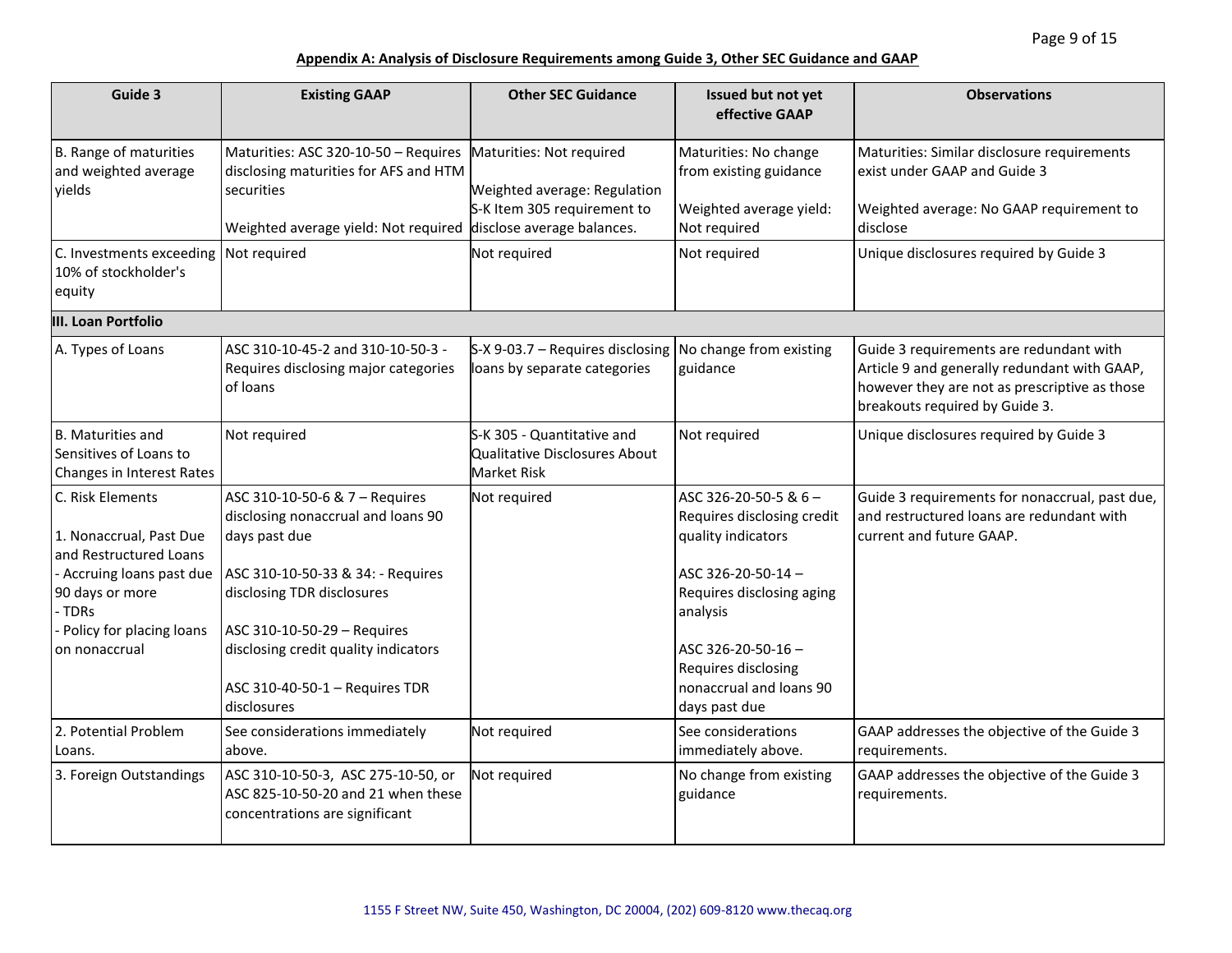| Guide 3                                                                                                           | <b>Existing GAAP</b>                                                                                                                                                                                                                                                                                                                                                                                    | <b>Other SEC Guidance</b>                                  | Issued but not yet<br>effective GAAP                                                                                        | <b>Observations</b>                                                                                                                                                                                                                         |
|-------------------------------------------------------------------------------------------------------------------|---------------------------------------------------------------------------------------------------------------------------------------------------------------------------------------------------------------------------------------------------------------------------------------------------------------------------------------------------------------------------------------------------------|------------------------------------------------------------|-----------------------------------------------------------------------------------------------------------------------------|---------------------------------------------------------------------------------------------------------------------------------------------------------------------------------------------------------------------------------------------|
| 4. Loan Concentrations                                                                                            | See considerations immediately<br>above.                                                                                                                                                                                                                                                                                                                                                                | Not required                                               | No change from existing<br>guidance                                                                                         | GAAP addresses the objective of the Guide 3<br>requirements.                                                                                                                                                                                |
| D. Other Interest Bearing                                                                                         | Not required                                                                                                                                                                                                                                                                                                                                                                                            | Not required                                               | Not required                                                                                                                | Although GAAP does not include the specific<br>disclosure required by Guide 3, there is likely<br>significant overlap in other areas of GAAP that<br>address credit risk disclosures for financial<br>instruments - e.g. ASC 310, 320, 825. |
| IV. Summary of Loan Loss Experience                                                                               |                                                                                                                                                                                                                                                                                                                                                                                                         |                                                            |                                                                                                                             |                                                                                                                                                                                                                                             |
| A. Analysis of loss<br>experience                                                                                 | ASC 310-10-50-11B - Requires roll<br>forward of credit allowance                                                                                                                                                                                                                                                                                                                                        | S-X 9-03.7(d) Requires roll<br>forward of credit allowance | ASC 326-20-50-13-<br>Requires roll forward of<br>expected credit losses                                                     | Guide 3 requirements are redundant with<br>Article 9 and generally redundant with GAAP,<br>however they are not as prescriptive as those<br>breakouts required by Guide 3.                                                                  |
| B. Breakdown of the<br>allowance for loan losses                                                                  | ASC 310-10-50-11B - Requires roll<br>forward of credit allowance by<br>portfolio segment                                                                                                                                                                                                                                                                                                                | Not required                                               | ASC 326-20-50-13-<br>Requires roll forward of<br>expected credit losses<br>including ending balance<br>by portfolio segment | Guide 3 requirements are generally redundant<br>with GAAP, however they are not as<br>prescriptive as those breakouts required by<br>Guide 3.                                                                                               |
| <b>V. Deposits</b>                                                                                                |                                                                                                                                                                                                                                                                                                                                                                                                         |                                                            |                                                                                                                             |                                                                                                                                                                                                                                             |
| A-C. Average amount and Not required<br>rates of deposits by type<br>as well as deposits by<br>foreign depositors |                                                                                                                                                                                                                                                                                                                                                                                                         | Not required                                               | Not required                                                                                                                | Unique disclosures required by Guide 3                                                                                                                                                                                                      |
| D. Domestic offices time<br>certificates of deposit<br>and other time deposits<br>over \$100,000 by<br>maturity   | ASC-942-405-50-1 - Requires<br>disclosure of the aggregate amount of<br>time deposit accounts (including CDs)<br>in denominations that meet or<br>exceed the FDIC insurance limit<br>ASC 470-10-50-1- Requires disclosure<br>of time deposits having a remaining<br>term of more than one year, the<br>aggregate amount of maturities for<br>each of the five years following the<br>balance sheet date | Not required                                               | No change from existing<br>guidance                                                                                         | GAAP addresses the objective of the Guide 3<br>requirements.                                                                                                                                                                                |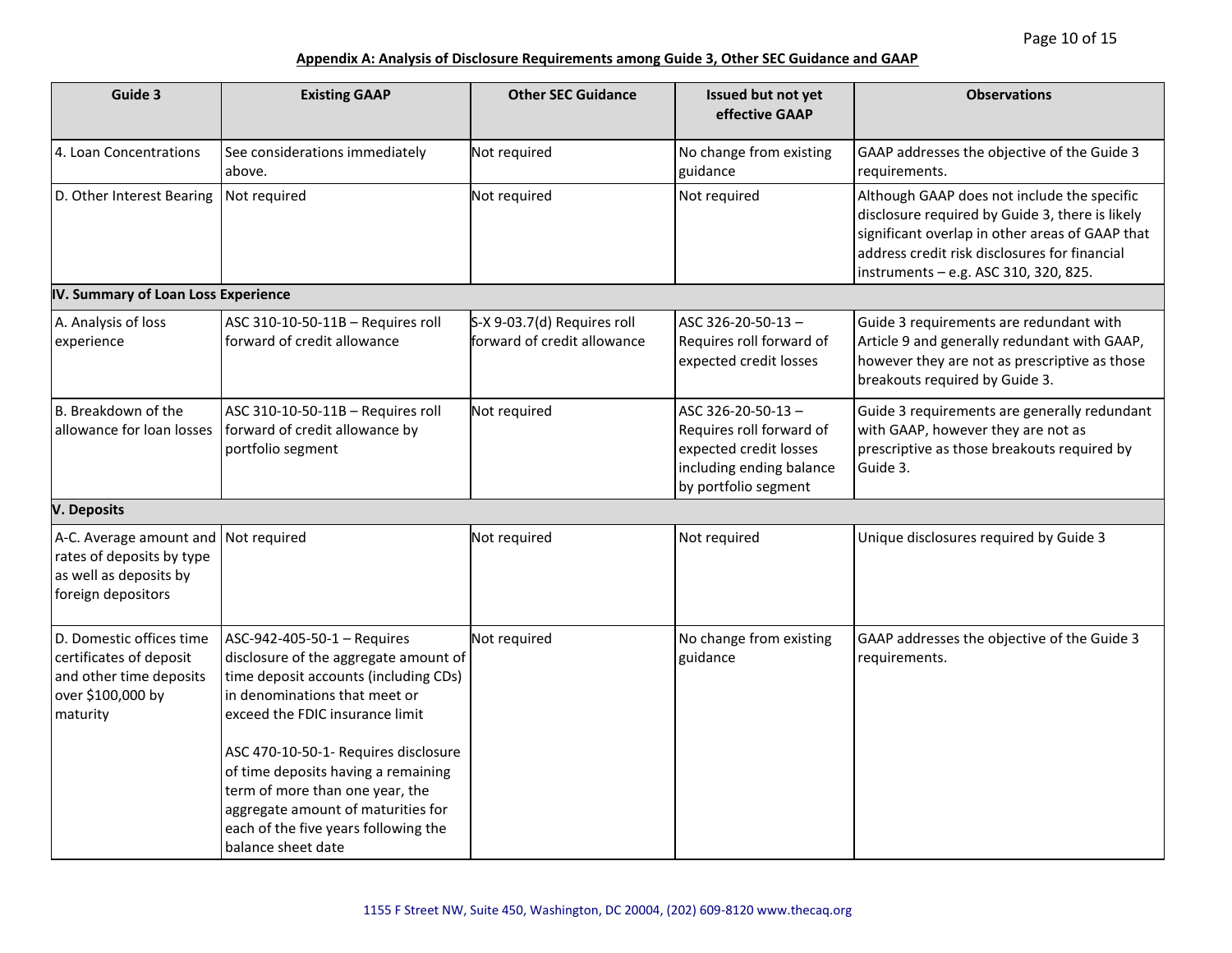| Guide 3                                                                                                                                                                 | <b>Existing GAAP</b>                                        | <b>Other SEC Guidance</b>                                                                                                                                                                                                                                                 | Issued but not yet<br>effective GAAP | <b>Observations</b>                                   |
|-------------------------------------------------------------------------------------------------------------------------------------------------------------------------|-------------------------------------------------------------|---------------------------------------------------------------------------------------------------------------------------------------------------------------------------------------------------------------------------------------------------------------------------|--------------------------------------|-------------------------------------------------------|
| E. Foreign offices time<br>certificates of deposit<br>and other time deposits<br>greater than \$100,000                                                                 | Not required                                                | Not required                                                                                                                                                                                                                                                              | Not required                         | Unique disclosures required by Guide 3                |
| VI. Return on Equity and Assets                                                                                                                                         |                                                             |                                                                                                                                                                                                                                                                           |                                      |                                                       |
| For each reported period, Not required<br>present the following:<br>1. Return on assets<br>2. Return on equity<br>3. Dividend payout ratio<br>4. Equity to assets ratio |                                                             | Not required                                                                                                                                                                                                                                                              | Not required                         | Unique disclosures required by Guide 3                |
| <b>VII. Short-Term Borrowings</b>                                                                                                                                       |                                                             |                                                                                                                                                                                                                                                                           |                                      |                                                       |
| 1. Amount outstanding,<br>weighted average<br>interest rate, and general<br>terms                                                                                       | 860-30-50-7 - Requires disclosure for<br>secured borrowings | $S-X$ 9-03.13 and 5-02.19 -<br>Require disclosure of short-<br>term borrowings<br>$S-X9-03.13(a)$ and $5-02.22 -$<br>Require disclosure of the<br>amount and terms of unused<br>lines of credit for short-term<br>borrowings including weighted-<br>average interest rate | No change from existing<br>guidance  | Guide 3 requirements are redundant with<br>Article 9. |
| 2 and 3. Maximum and<br>average amount<br>outstanding at any<br>month end                                                                                               | Not required                                                | Not required                                                                                                                                                                                                                                                              | Not required                         | Unique disclosures required by Guide 3                |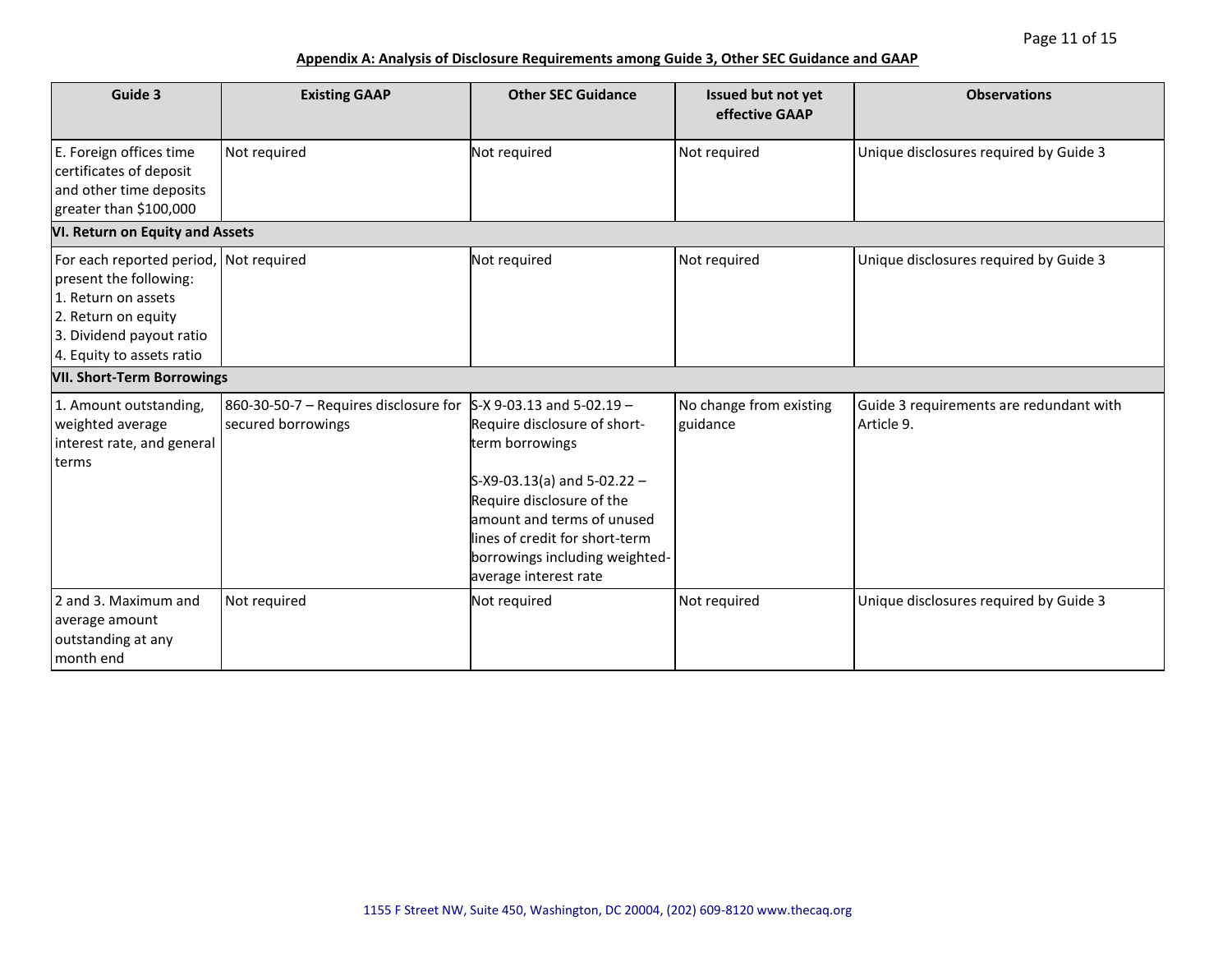| Guide 3                                                                                                   | <b>Existing IFRS</b>                                                                                                                                            | Issued but not yet effective<br><b>IFRS</b> | <b>Observations</b>                                                                                                                                                                                 |  |
|-----------------------------------------------------------------------------------------------------------|-----------------------------------------------------------------------------------------------------------------------------------------------------------------|---------------------------------------------|-----------------------------------------------------------------------------------------------------------------------------------------------------------------------------------------------------|--|
| <b>General Instructions</b>                                                                               |                                                                                                                                                                 |                                             |                                                                                                                                                                                                     |  |
| 3. (a) and (b) Reported<br>Period - Present three to five<br>years of data for specific<br>items          | IAS 1-38 - Comparative period required                                                                                                                          | No change from existing<br>guidance         | Guide 3 requires additional periods beyond IFRS and<br>S-X 3-01 and 3-02.                                                                                                                           |  |
| 3. (c) Present two years if<br>below certain thresholds                                                   |                                                                                                                                                                 |                                             |                                                                                                                                                                                                     |  |
| 3. (d) Present Guide 3<br>disclosures for interim<br>periods to keep information<br>from being misleading | IAS 34 - Requires disclosure if material<br>change from annual financial statements                                                                             | No change from existing<br>guidance         | IFRS addresses the objective of the Guide 3<br>requirements.                                                                                                                                        |  |
|                                                                                                           | I. Distribution of Assets, Liabilities and Stockholders' Equity; Interest Rates and Interest Differential                                                       |                                             |                                                                                                                                                                                                     |  |
| A. Average balance sheets                                                                                 | No specific requirement<br>IFRS 7-35, BC48, and IG20 - Disclose more if<br>period end information is unrepresentative<br>of entity's exposure during the period | No change from existing<br>guidance         | IFRS doesn't specifically require presentation of average<br>(or maximum) amounts unless the period end balances<br>are not representative of activity during the period.                           |  |
| B. Average earning assets<br>and liabilities, interest<br>earned and paid, and average<br>rate            | See response to A. in line above                                                                                                                                | No change from existing<br>guidance         | IFRS doesn't specifically require presentation of average<br>(or maximum) amounts unless the period end balances<br>are not representative of activity during the period.                           |  |
| C. Dollar change and<br>rate/volume change in<br>interest earning assets and<br>liabilities               | Not required                                                                                                                                                    | Not required                                | Unique disclosures required by Guide 3                                                                                                                                                              |  |
| <b>II. Investment Portfolio</b>                                                                           |                                                                                                                                                                 |                                             |                                                                                                                                                                                                     |  |
| A. Book value of investments<br>by category                                                               | IFRS 7 - 6, Appendix B3 & B8, IG 18 -<br>Requires disclosure of financial instruments<br>by class                                                               | No change from existing<br>guidance         | IFRS calls for disclosure of financial instruments by class,<br>which requires judgment by management on how these<br>are grouped and present. There are no prescriptive<br>categories to disclose. |  |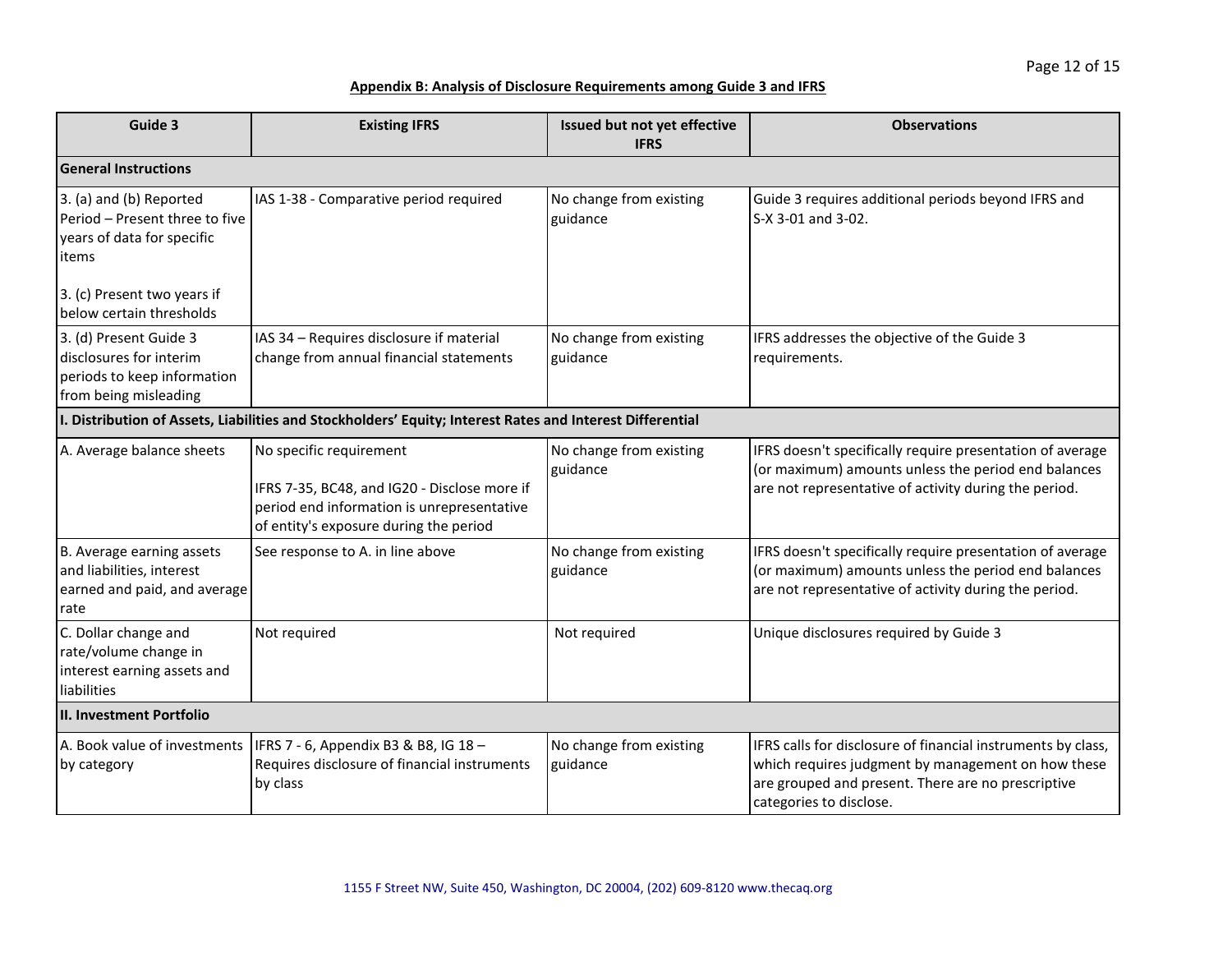| Guide 3                                                                                                                                                                               | <b>Existing IFRS</b>                                                                                                                                                                         | Issued but not yet effective<br><b>IFRS</b>                    | <b>Observations</b>                                                                                                                                                                                                                                                                                                           |
|---------------------------------------------------------------------------------------------------------------------------------------------------------------------------------------|----------------------------------------------------------------------------------------------------------------------------------------------------------------------------------------------|----------------------------------------------------------------|-------------------------------------------------------------------------------------------------------------------------------------------------------------------------------------------------------------------------------------------------------------------------------------------------------------------------------|
| B. Range of maturities and<br>weighted average yields                                                                                                                                 | No specific requirement<br>IFRS 7 - 39-41 and BC58D - Requires<br>disclosure if needed to evaluate the nature<br>and extent of liquidity risk                                                | No change from existing<br>guidance                            | IFRS doesn't require disclosure of financial asset<br>maturities unless such disclosure is needed to present a<br>fulsome disclosure of liquidity risk.                                                                                                                                                                       |
| C. Investments exceeding<br>10% of stockholder's equity                                                                                                                               | No specific requirement<br>IFRS 34(c), B8, and IG18 - Concentration of<br>risk from financial instruments                                                                                    | No change from existing<br>guidance                            | There is no such specific disclosure requirement under<br>IFRS. However, any significant concentration risk (and by<br>class of financial instrument) should be disclosed within<br>IFRS financial statements.<br>Also, IFRS 7-34 (a) requires disclosure of risks based on<br>information provided internally to management. |
| III. Loan Portfolio                                                                                                                                                                   |                                                                                                                                                                                              |                                                                |                                                                                                                                                                                                                                                                                                                               |
| A. Types of Loans                                                                                                                                                                     | IFRS 7 - 6, Appendix B3 & B8, IG 18 -<br>Requires disclosure of financial instruments<br>by class                                                                                            | No change from existing<br>guidance                            | IFRS calls for disclosure of financial instruments by class,<br>which requires judgment by management on how these<br>are grouped and present. There are no prescriptive<br>categories to disclose.                                                                                                                           |
| of Loans to Changes in<br><b>Interest Rates</b>                                                                                                                                       | B. Maturities and Sensitivities   IFRS 7 - BC58D - Requires disclosure if<br>needed to evaluate the nature and extent of<br>liquidity risk                                                   | No change from existing<br>guidance                            | IFRS doesn't require disclosure of financial asset<br>maturities unless such disclosure is needed to present a<br>fulsome disclosure of liquidity risk.                                                                                                                                                                       |
| C. Risk Elements<br>1. Nonaccrual, Past Due and<br><b>Restructured Loans</b><br>- Accruing loans past due 90<br>days or more<br>- TDRs<br>- Policy for placing loans on<br>nonaccrual | IFRS 7-37: Analysis of age of past due and<br>impaired assets<br>No concept of nonaccrual loans or TDRs<br>under IFRS<br>No requirement to disclose renegotiated<br>loans - see IFRS 7-BC54A | IFRS 9 - 35J - Carrying amount<br>of modified financial assets | IFRS and US GAAP differ in the treatment and<br>presentation of past due and nonaccrual/impaired loans.<br>The objective of the disclosure framework under IFRS is<br>generally consistent with the Guide 3 instruction for this<br>item.                                                                                     |
| 2. Potential Problem Loans                                                                                                                                                            | IFRS 7-37: Requires analysis of age of past<br>due and impaired assets                                                                                                                       | No change from existing<br>guidance                            | There is no such specific disclosure requirement under<br>IFRS. However, the objective of the disclosure framework<br>under IFRS is generally consistent with the Guide 3<br>Instruction for this item.                                                                                                                       |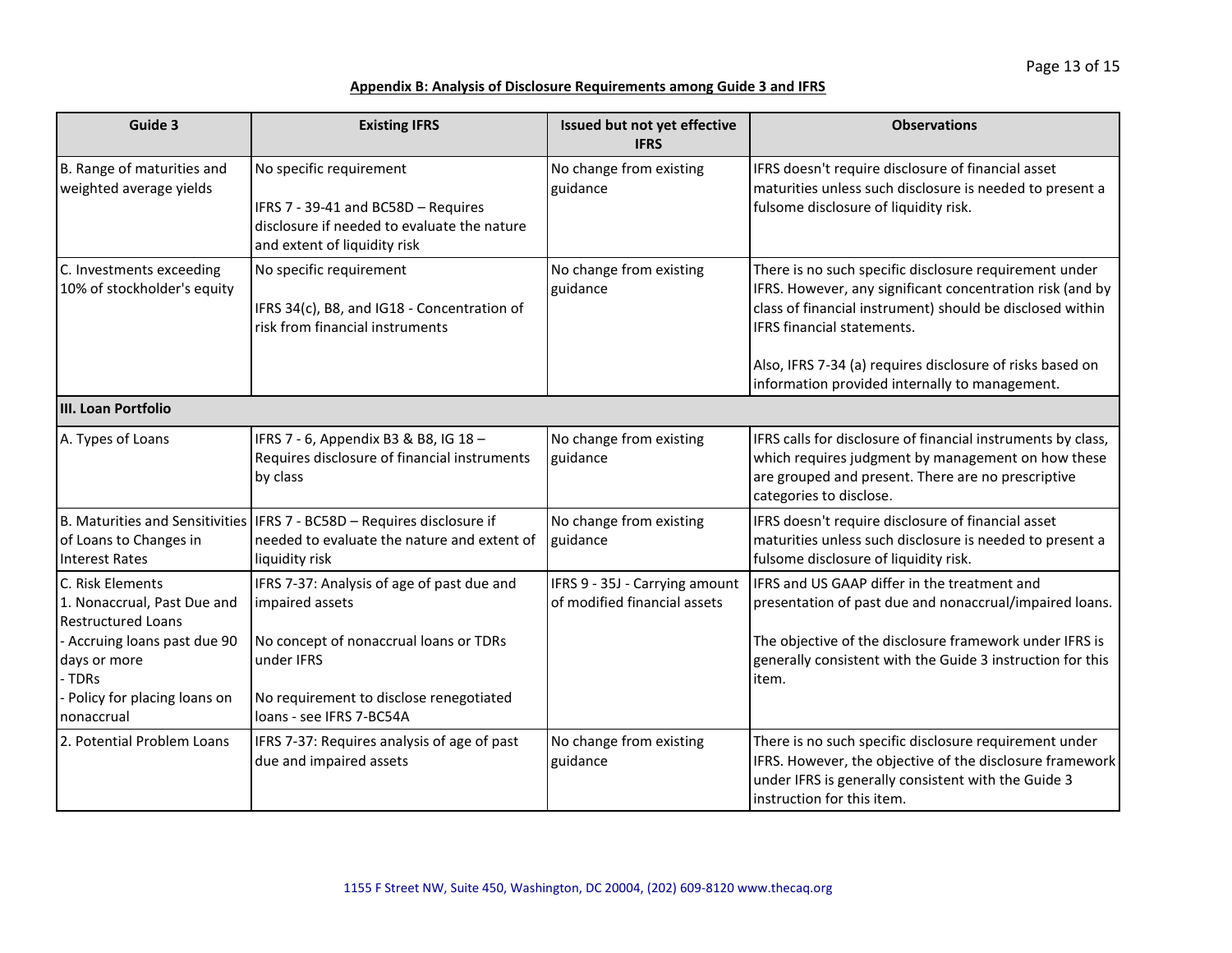| Guide 3                                                                                              | <b>Existing IFRS</b>                                                                                                                                                                                                             | Issued but not yet effective<br><b>IFRS</b>                                                                 | <b>Observations</b>                                                                                                                                                                                                                                                                      |
|------------------------------------------------------------------------------------------------------|----------------------------------------------------------------------------------------------------------------------------------------------------------------------------------------------------------------------------------|-------------------------------------------------------------------------------------------------------------|------------------------------------------------------------------------------------------------------------------------------------------------------------------------------------------------------------------------------------------------------------------------------------------|
| 3. Foreign Outstandings                                                                              | No specific requirement<br>IFRS 34(c), B8, and IG18 - Concentration of<br>risk from financial instruments                                                                                                                        | No change from existing<br>guidance                                                                         | There is no such specific disclosure requirement under<br>IFRS. However, any significant concentration risk (and by<br>class of financial instrument) should be disclosed within<br>IFRS financial statements.                                                                           |
| 4. Loan Concentrations -<br>exceeding 10% of total loans                                             | No specific requirement, however, IFRS 7-34<br>(a) - requires disclosure of risks based on<br>information provided internally to<br>management<br>IFRS 34(c), B8, and IG18 - Concentration of<br>risk from financial instruments | No change from existing<br>guidance                                                                         | There is no such specific disclosure requirement under<br>IFRS. However, any significant concentration risk (and by<br>class of financial instrument) should be disclosed within<br><b>IFRS</b> financial statements.                                                                    |
| D. Other Interest Bearing<br>Assets                                                                  | IFRS 7-37: Analysis of age of past due and<br>impaired assets                                                                                                                                                                    | No change from existing<br>guidance                                                                         | There is no such specific disclosure requirement under<br>IFRS. However, the objective of the disclosure framework<br>under IFRS is generally consistent with the Guide 3<br>instruction for this item.                                                                                  |
| IV. Summary of Loan Loss Experience                                                                  |                                                                                                                                                                                                                                  |                                                                                                             |                                                                                                                                                                                                                                                                                          |
| A. Analysis of ALLL (roll<br>forward)                                                                | IFRS 7-16: Requires reconciliation of changes<br>in credit loss account                                                                                                                                                          | IFRS 9 - 35H - Requires<br>reconciliation of changes in<br>expected credit losses by class<br>of instrument | IFRS addresses the objective of the Guide 3<br>requirements.                                                                                                                                                                                                                             |
| B. ALLL by portfolio                                                                                 | No specific requirement                                                                                                                                                                                                          | IFRS 9 - 35H - Requires<br>reconciliation of changes in<br>expected credit losses by class<br>of instrument | Issued but not yet effective IFRS addresses the objective<br>of the Guide 3 requirements.                                                                                                                                                                                                |
| <b>V. Deposits</b>                                                                                   |                                                                                                                                                                                                                                  |                                                                                                             |                                                                                                                                                                                                                                                                                          |
| A-C. Average amount and<br>rates of deposits by type as<br>well as deposits by foreign<br>depositors | No specific requirement<br>IFRS 7-35, BC48, and IG20 - Requires<br>disclosure of more information if period end<br>information is unrepresentative of entity's<br>exposure during the period                                     | No change from existing<br>guidance                                                                         | IFRS doesn't specifically require presentation of average<br>(or maximum) amounts unless the period end balances<br>are not representative of activity during the period.<br>Also, IFRS 7-34 (a) requires disclosure of risks based on<br>information provided internally to management. |